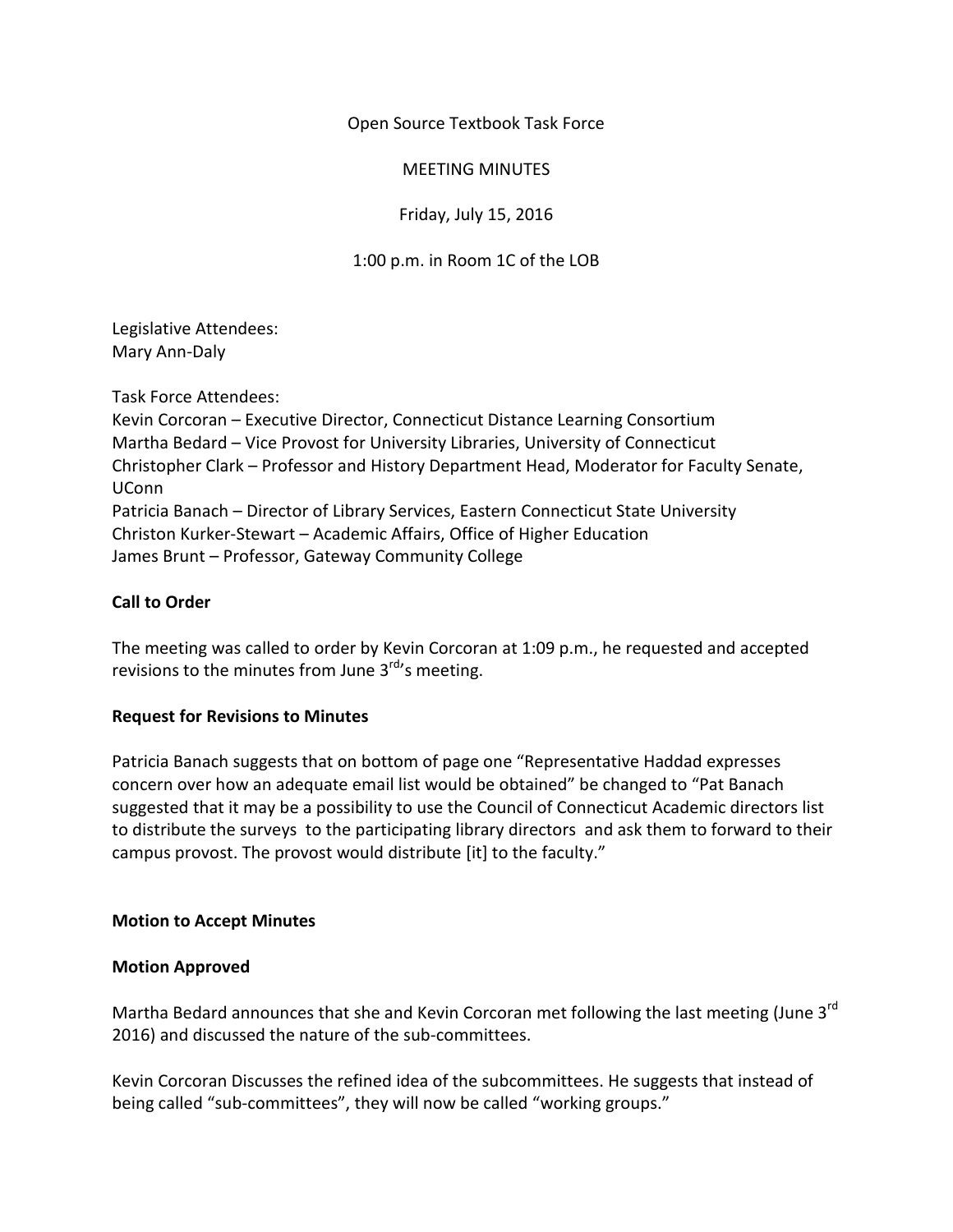Kevin Corcoran elaborates on the four working groups that will be functioning within the committee and what their goals will be.

### *First Working Group*

Will focus on the content and the messaging of the survey. "Call to Action" for this working group is to review what the original Babson Survey was, what North Dakota did for supplemental questions, and review what the University of Connecticut did for the version that they distributed and ultimately determine supplemental questions based on these three things.

# *Volunteers*

Dan Barret James Brunt Claire Agba Kevin Corcoran

#### *Second Working Group*

Goal is to focus on construction, distribution, and data analysis of completed surveys.

#### *Volunteers*

Claire Agba Chris Clark Martha Bedard Sally Reis Kevin Corcoran

#### *Third Working Group*

Goal is to lead awareness campaign for survey.

#### *Volunteers*

Susan Dean Patricia Banach Sydney Gallatin Kevin Corcoran

#### *Fourth Working Group*

Goal is to review and analyze what tools are available to OER community, Task Force, and **Constituents** *Volunteers* Dan Barret James Brunt Sydney Gallatin Martha Bedard

Kevin Corcoran asks for University Campus updates.

Patricia Banach in response says that she will be making a presentation to the President of Eastern Connecticut State Universities Extended Staff this coming Fall.